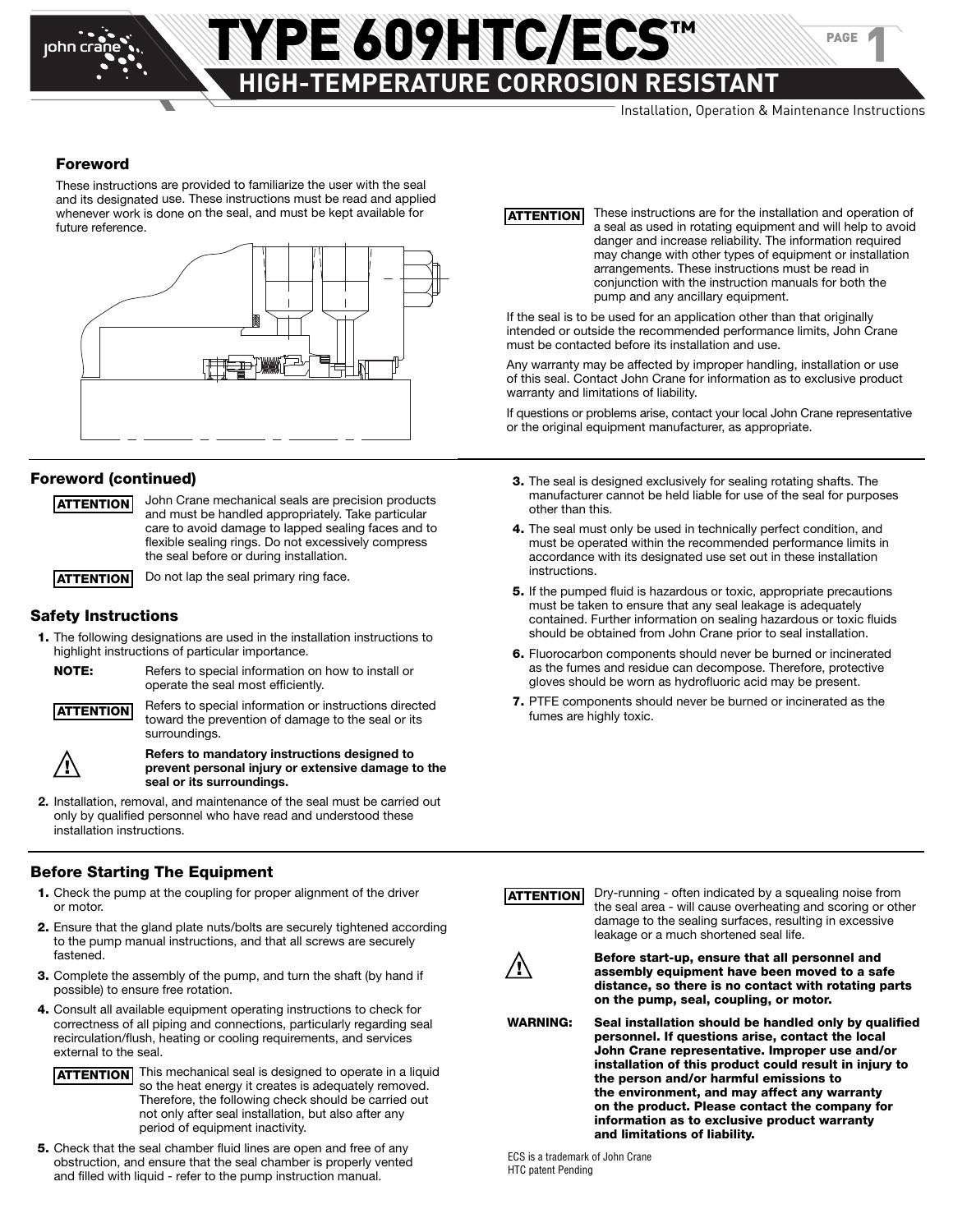

- **1.** Study the engineering layout drawing to confirm the proper seal arrangement for the pump being used. Type 609HTC seals are designed for versatility and can be assembled in various ways. The following instructions describe the standard configurations.
- **2.** To assure satisfactory operation, handle seal with care. Take particular caution to see that the lapped sealing faces are not scratched or damaged.

| <b>Part Name</b>       |                       |
|------------------------|-----------------------|
| 1 Mating Ring          | <b>10</b> Spacer Ring |
| 2 Packing              | 11 Wave Spring        |
| 3 Rotary Seal Assembly | 12 Compression Ring   |
| 4 Gland Gasket         | 13 Ball Drive         |
| 5 Set Screws           | 14 Bellows Assembly   |
| 6 Gland Plate Assembly | 15 Insert             |
| 7 Bushing              | 16 ECS Housing        |
| 8 Retaining Ring       | 17 Metal Damper       |
| 9 Cap Screws           | Spacer                |
|                        | 18                    |

### **General Instructions Typical Type 609HTC Seal Arrangement**



### **Typical Type 609HTC/ECS Seal Arrangement**



### **Preparing The Equipment**

**1.** Check seal chamber dimensions and finishes.



3mm/ 0.125"

**2.** Measure axial end play (0.13mm/0.005" FIM max.).



**3.** Determine squareness of seal chamber face to shaft (0.001mm per mm/0.001" per inch of shaft diameter FIM max.), and shaft concentricity to the seal chamber.



**4.** Measure shaft runout (0.001mm per mm/0.001" per inch of shaft diameter FIM max.).



**NOTE:** If measured dimensions exceed those values given, correct the equipment to meet specifications prior to seal installation.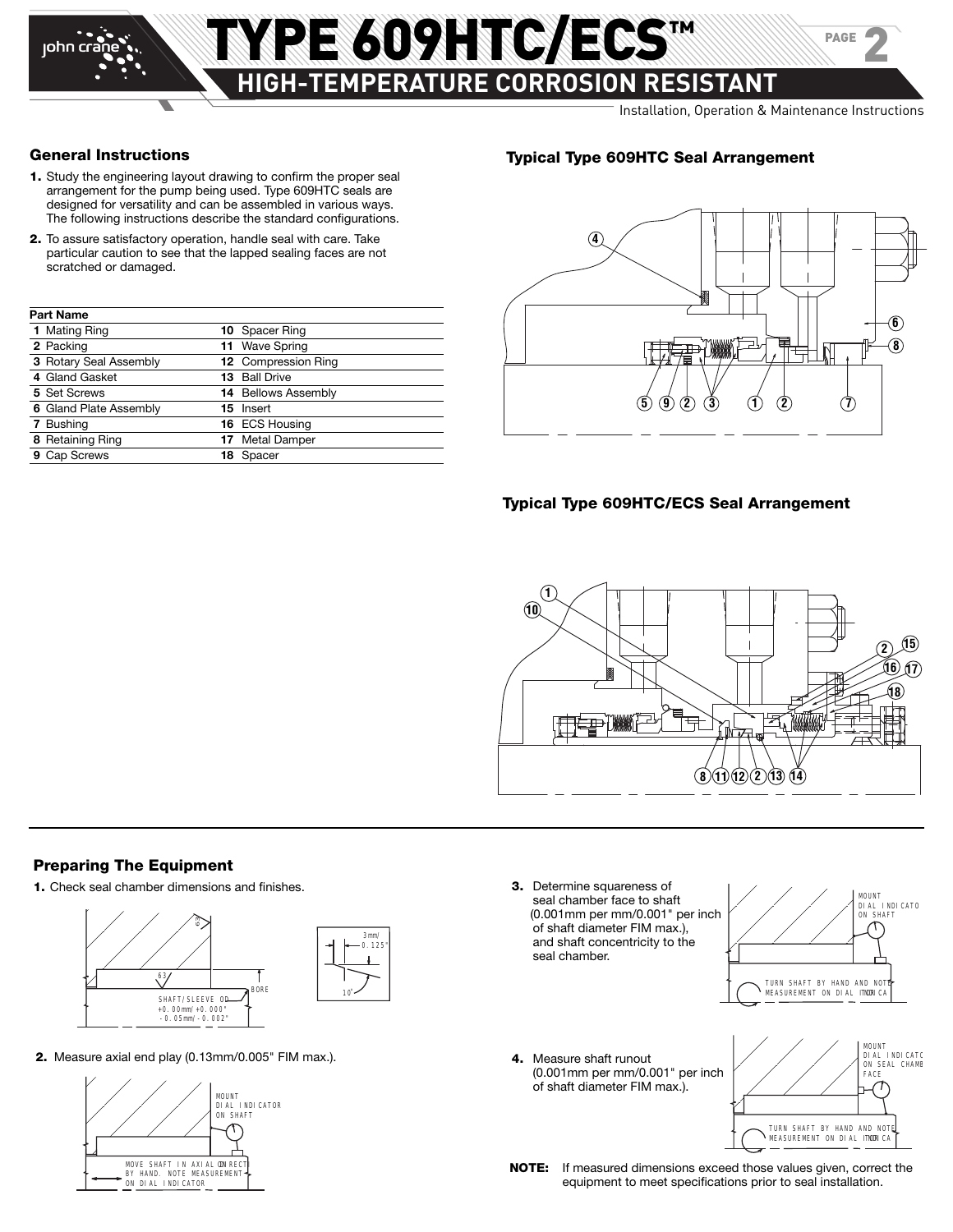# TYPE 609HTC/ECS™ john cr **HIGH-TEMPERATURE CORROSION INESISTANT**<br>Installation, Operation & Maintenance Instructions

PAGE

3

### **Component Seals**

### **Setting the Seal**

- **1.** With the seal chamber and shaft/sleeve in their correct operating positions, use a straight edge to scribe the position of the seal chamber face onto the shaft/sleeve at A. Use machinist's blue to make the scribe easier to see.
- **2.** Again remove the pump housing. From the installation drawing, determine the distance from the seal chamber face to the seal set length, and scribe line B onto the shaft sleeve at this distance.
- **3.** Without disturbing the scribe line B, wipe the shaft/sleeve clean.



### **Type 609HTC Standard Dimensional Data** (inch/mm)

| Sealol   | <b>Shaft Size</b> |       |       |       |       |       | <b>Shaft Size</b> |        |       |      |        |        |
|----------|-------------------|-------|-------|-------|-------|-------|-------------------|--------|-------|------|--------|--------|
| Dash No. | A                 | В     | C     | D     | E     | F     | A                 | В      | C     | D    | Е      | F      |
|          |                   |       | inch  |       |       |       |                   |        | mm    |      |        |        |
| 40       | 2.500             | 3.265 | 1.750 | 0.219 | 3.036 | 2.736 | 63.50             | 82.93  | 44.45 | 5.56 | 77.11  | 69.49  |
| 42       | 2.625             | 3.390 | 1.781 | 0.219 | 3.161 | 2.861 | 66.68             | 86.11  | 45.24 | 5.56 | 80.29  | 72.67  |
| 44       | 2.750             | 3.516 | 1.781 | 0.219 | 3.287 | 2.987 | 69.85             | 89.31  | 45.24 | 5.56 | 83.49  | 75.87  |
| 46       | 2.875             | 3.705 | 1.888 | 0.219 | 3.442 | 3.142 | 73.03             | 94.11  | 47.96 | 5.56 | 87.43  | 79.81  |
| 48       | 3.000             | 3.831 | 1.888 | 0.219 | 3.567 | 3.267 | 76.20             | 97.31  | 47.96 | 5.56 | 90.60  | 82.98  |
| 50       | 3.125             | 4.019 | 1.875 | 0.219 | 3.712 | 3.382 | 79.38             | 102.08 | 47.63 | 5.56 | 94.28  | 85.90  |
| 52       | 3.250             | 4.145 | 1.875 | 0.219 | 3.837 | 3.507 | 82.55             | 105.28 | 47.63 | 5.56 | 97.46  | 89.08  |
| 54       | 3.375             | 4.271 | 1.875 | 0.219 | 3.962 | 3.632 | 85.73             | 108.48 | 47.63 | 5.56 | 100.63 | 92.25  |
| 56       | 3.500             | 4.396 | 1.875 | 0.219 | 4.087 | 3.757 | 88.90             | 111.66 | 47.63 | 5.56 | 103.81 | 95.43  |
| 58       | 3.625             | 4.522 | 1.875 | 0.219 | 4.212 | 3.882 | 92.08             | 114.86 | 47.63 | 5.56 | 106.98 | 98.60  |
| 60       | 3.750             | 4.648 | 1.875 | 0.219 | 4.337 | 4.007 | 95.25             | 118.06 | 47.63 | 5.56 | 110.16 | 101.78 |
| 62       | 3.875             | 4.774 | 1.875 | 0.219 | 4.462 | 4.132 | 98.43             | 121.26 | 47.63 | 5.56 | 113.33 | 104.95 |
| 64       | 4.000             | 4.899 | 1.875 | 0.219 | 4.587 | 4.257 | 101.60            | 124.43 | 47.63 | 5.56 | 116.51 | 108.13 |

#### **Type 609HTC Standard**



### **Type 609HTC Two Step Dimensional Data** (inch/mm)

| Sealol   | <b>Shaft Size</b> |       |       |       |       |       | <b>Shaft Size</b> |        |       |      |        |        |
|----------|-------------------|-------|-------|-------|-------|-------|-------------------|--------|-------|------|--------|--------|
| Dash No. | A                 | B     | C     | D     | E     | F     | A                 | В      | C     | D    | E      | F      |
|          |                   |       | inch  |       |       |       |                   |        | mm    |      |        |        |
| 28       | 1.500             | 2.385 | 1.625 | 0.219 | 2.190 | 1.940 | 38.10             | 60.58  | 41.28 | 5.56 | 55.63  | 49.28  |
| 30       | 1.625             | 2.511 | 1.625 | 0.219 | 2.315 | 2.065 | 41.28             | 63.78  | 41.28 | 5.56 | 58.80  | 52.45  |
| 32       | 1.750             | 2.637 | 1.656 | 0.219 | 2.441 | 2.191 | 44.45             | 66.98  | 42.06 | 5.56 | 62.00  | 55.65  |
| 34       | 1.875             | 2.762 | 1.656 | 0.219 | 2.565 | 2.315 | 47.63             | 70.15  | 42.06 | 5.56 | 65.15  | 58.80  |
| 36       | 2.000             | 2.887 | 1.688 | 0.219 | 2.691 | 2.441 | 50.80             | 73.33  | 42.88 | 5.56 | 68.35  | 62.00  |
| 38       | 2.125             | 3.013 | 1.688 | 0.219 | 2.816 | 2.566 | 53.98             | 76.53  | 42.88 | 5.56 | 71.53  | 65.18  |
| 40       | 2.250             | 3.265 | 1.781 | 0.219 | 3.036 | 2.736 | 57.15             | 82.93  | 45.24 | 5.56 | 77.11  | 69.49  |
| 42       | 2.375             | 3.390 | 1.781 | 0.219 | 3.161 | 2.861 | 60.33             | 86.11  | 45.24 | 5.56 | 80.29  | 72.67  |
| 44       | 2.500             | 3.516 | 1.781 | 0.219 | 3.287 | 2.987 | 63.50             | 89.31  | 45.24 | 5.56 | 83.49  | 75.87  |
| 46       | 2.625             | 3.705 | 1.875 | 0.219 | 3.442 | 3.142 | 66.68             | 94.11  | 47.63 | 5.56 | 87.43  | 79.81  |
| 48       | 2.750             | 3.831 | 1.875 | 0.219 | 3.567 | 3.267 | 69.85             | 97.31  | 47.63 | 5.56 | 90.60  | 82.98  |
| 50       | 2.875             | 4.019 | 1.875 | 0.219 | 3.712 | 3.382 | 73.03             | 102.08 | 47.63 | 5.56 | 94.28  | 85.90  |
| 52       | 3.000             | 4.125 | 1.875 | 0.219 | 3.837 | 3.507 | 76.20             | 105.28 | 47.63 | 5.56 | 97.46  | 89.08  |
| 54       | 3.125             | 4.145 | 1.875 | 0.219 | 3.962 | 3.632 | 79.38             | 108.48 | 47.63 | 5.56 | 100.63 | 92.25  |
| 56       | 3.250             | 4.271 | 1.875 | 0.219 | 4.087 | 3.757 | 82.55             | 111.66 | 47.63 | 5.56 | 103.81 | 95.43  |
| 58       | 3.375             | 4.396 | 1.875 | 0.219 | 4.212 | 3.882 | 85.73             | 114.86 | 47.63 | 5.56 | 106.98 | 98.60  |
| 60       | 3.500             | 4.522 | 1.875 | 0.219 | 4.337 | 4.007 | 88.90             | 118.06 | 47.63 | 5.56 | 110.16 | 101.78 |
| 62       | 3.625             | 4.648 | 1.875 | 0.219 | 4.462 | 4.132 | 92.08             | 121.26 | 47.63 | 5.56 | 113.33 | 104.95 |
| 64       | 3.750             | 4.899 | 1.875 | 0.219 | 4.587 | 4.257 | 95.25             | 124.43 | 47.63 | 5.56 | 116.51 | 108.13 |



### **Type 609HTC One Step Dimensional Data** (inch/mm)

| Sealol   | <b>Shaft Size</b> |       |       |       |       |       | <b>Shaft Size</b> |        |       |      |        |        |
|----------|-------------------|-------|-------|-------|-------|-------|-------------------|--------|-------|------|--------|--------|
| Dash No. | A                 | B     | C     | D     | E     | F     | A                 | B      | C     | D    | E      | F      |
|          |                   |       | inch  |       |       |       |                   |        | mm    |      |        |        |
| 28       | 1.625             | 2.385 | 1.625 | 0.219 | 2.190 | 1.940 | 41.28             | 60.58  | 41.28 | 5.56 | 55.63  | 49.28  |
| 30       | 1.750             | 2.511 | 1.656 | 0.219 | 2.315 | 2.065 | 44.45             | 63.78  | 42.06 | 5.56 | 58.80  | 52.45  |
| 32       | 1.875             | 2.637 | 1.656 | 0.219 | 2.441 | 2.191 | 47.63             | 66.98  | 42.06 | 5.56 | 62.00  | 55.65  |
| 34       | 2.000             | 2.762 | 1.656 | 0.219 | 2.565 | 2.315 | 50.80             | 70.15  | 42.06 | 5.56 | 65.15  | 58.80  |
| 36       | 2.125             | 2.887 | 1.656 | 0.219 | 2.691 | 2.441 | 53.98             | 73.33  | 42.06 | 5.56 | 68.35  | 62.00  |
| 38       | 2.250             | 3.013 | 1.750 | 0.219 | 2.816 | 2.566 | 57.15             | 76.53  | 44.45 | 5.56 | 71.53  | 65.18  |
| 40       | 2.375             | 3.265 | 1.750 | 0.219 | 3.036 | 2.736 | 60.33             | 82.93  | 44.45 | 5.56 | 77.11  | 69.49  |
| 42       | 2.500             | 3.390 | 1.781 | 0.219 | 3.161 | 2.861 | 63.50             | 86.11  | 45.24 | 5.56 | 80.29  | 72.67  |
| 44       | 2.625             | 3.516 | 1.781 | 0.219 | 3.287 | 2.987 | 66.68             | 89.31  | 45.24 | 5.56 | 83.49  | 75.87  |
| 46       | 2.750             | 3.705 | 1.875 | 0.219 | 3.442 | 3.142 | 69.85             | 94.11  | 47.63 | 5.56 | 87.43  | 79.81  |
| 48       | 2.875             | 3.831 | 1.875 | 0.219 | 3.567 | 3.267 | 73.03             | 97.31  | 47.63 | 5.56 | 90.60  | 82.98  |
| 50       | 3.000             | 4.019 | 1.875 | 0.219 | 3.712 | 3.382 | 76.20             | 102.08 | 47.63 | 5.56 | 94.28  | 85.90  |
| 52       | 3.125             | 4.145 | 1.875 | 0.219 | 3.837 | 3.507 | 79.38             | 105.28 | 47.63 | 5.56 | 97.46  | 89.08  |
| 54       | 3.250             | 4.271 | 1.875 | 0.219 | 3.962 | 3.632 | 82.55             | 108.48 | 47.63 | 5.56 | 100.63 | 92.25  |
| 56       | 3.375             | 4.396 | 1.875 | 0.219 | 4.087 | 3.757 | 85.73             | 111.66 | 47.63 | 5.56 | 103.81 | 95.43  |
| 58       | 3.500             | 4.522 | 1.875 | 0.219 | 4.212 | 3.882 | 88.90             | 114.86 | 47.63 | 5.56 | 106.98 | 98.60  |
| 60       | 3.625             | 4.648 | 1.875 | 0.219 | 4.337 | 4.007 | 92.08             | 118.06 | 47.63 | 5.56 | 110.16 | 101.78 |
| 62       | 3.750             | 4.774 | 1.875 | 0.219 | 4.462 | 4.132 | 95.25             | 121.26 | 47.63 | 5.56 | 113.33 | 104.95 |
| 64       | 3.875             | 4.899 | 1.875 | 0.219 | 4.587 | 4.257 | 98.43             | 124.43 | 47.63 | 5.56 | 116.51 | 108.13 |
| 68       | 4.000             | 5.214 | 1.875 | 0.219 | 4.852 | 4.492 | 101.60            | 132.44 | 47.63 | 5.56 | 123.24 | 114.10 |
| 72       | 4.250             | 5.465 | 1.875 | 0.219 | 5.102 | 4.742 | 107.95            | 138.81 | 47.63 | 5.56 | 129.59 | 120.45 |
| 76       | 4.500             | 5.717 | 1.875 | 0.219 | 5.352 | 4.992 | 114.30            | 145.21 | 47.63 | 5.56 | 135.94 | 126.80 |
| 80       | 4.750             | 5.969 | 1.875 | 0.219 | 5.609 | 5.249 | 120.65            | 151.61 | 47.63 | 5.56 | 142.47 | 133.32 |
| 84       | 5.000             | 6.243 | 2.281 | 0.219 | 5.878 | 5.478 | 127.00            | 158.57 | 57.94 | 5.56 | 149.30 | 139.14 |
| 88       | 5.250             | 6.495 | 2.281 | 0.219 | 6.125 | 5.725 | 133.35            | 164.97 | 57.94 | 5.56 | 155.58 | 145.42 |
| 92       | 5.500             | 6.747 | 2.281 | 0.219 | 6.369 | 5.969 | 139.70            | 171.37 | 57.94 | 5.56 | 161.77 | 151.61 |
| 104      | 6.000             | 7.501 | 2.281 | 0.219 | 7.122 | 6.722 | 152.40            | 190.53 | 57.94 | 5.56 | 180.90 | 170.74 |
| 112      | 6.500             | 8.005 | 2.281 | 0.219 | 7.619 | 7.219 | 165.10            | 203.33 | 57.94 | 5.56 | 193.52 | 183.36 |

### **Type 609HTC One Step**



**Type 609HTC Two Step**

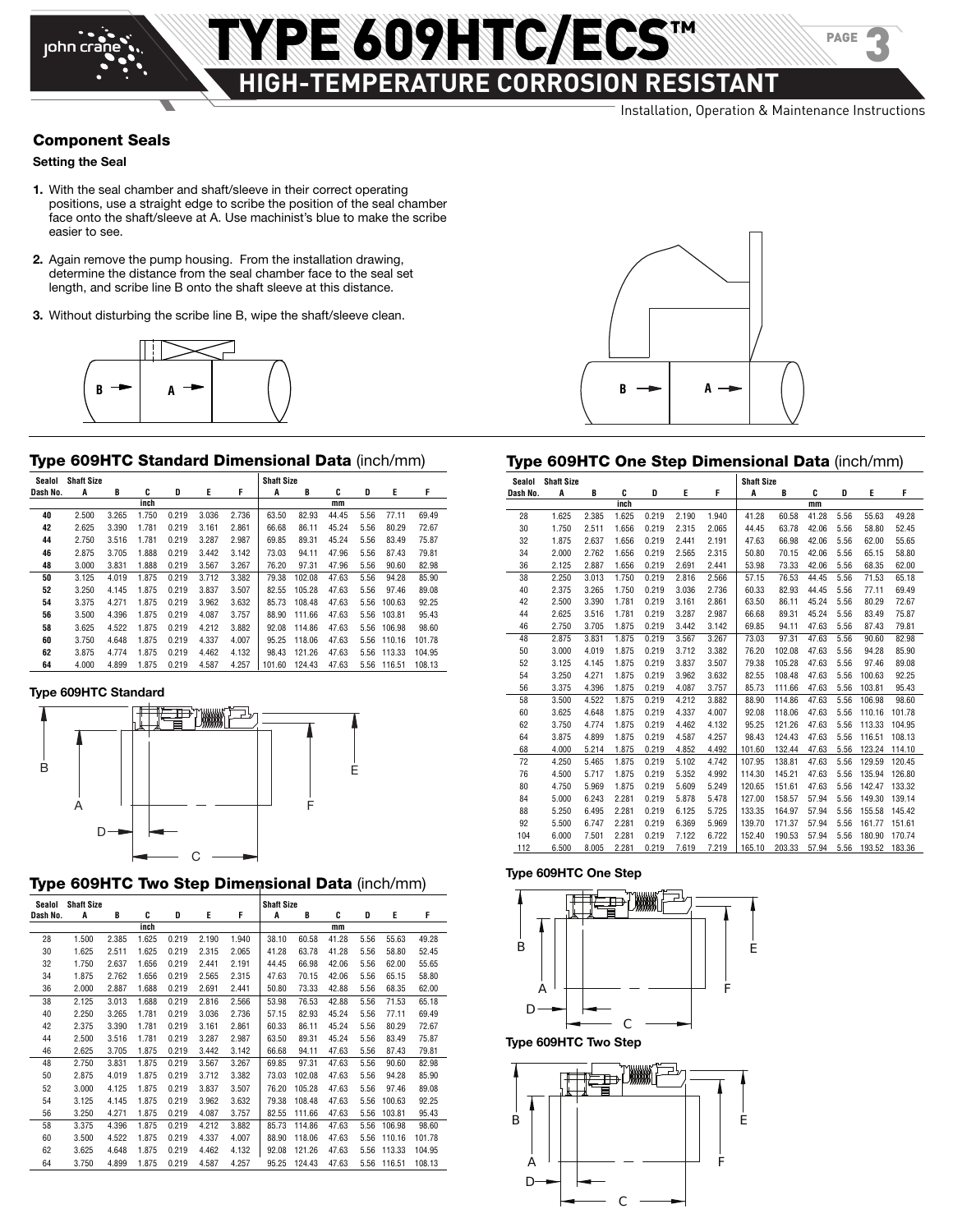# TYPE 609HTC/ECS™ **HIGH-TEMPERATURE CORROSION RESISTANT**

### Installation, Operation & Maintenance Instructions

# **Installing The Seal**

john cra

**1.** Unwrap the mechanical seal components, taking care not to scratch or damage the seal faces. Place the stationary packing into the packing cavity of the gland plate. Carefully place the mating ring in position over the stationary packing, with any drive pins aligned with their corresponding slots in the mating ring, evenly press the mating ring into position. Carefully slide the complete gland assembly, including the gland gasket, onto the shaft as far away as possible from the seal chamber.



**2.** Slide the rotating assembly onto the shaft/sleeve, being careful not to damage the packing. Move the compression ring down the shaft and position it behind the drive collar to compress the flexible graphite packing. Caution should be taken, however, to avoid twisting the flexible graphite packing. Referring to the assembly drawing, align the back of



the compression ring with scribe line B, and tighten the set screws evenly. (Once tightened, set screws should not be reused. If you must loosen the set screws for any reason, replace them before repeating step 2.) Tighten cap screws evenly to compress flexible graphite packing(s).

# **Cartridge Seals and ECS**

### **Installing the Seal in an Overhung Pump**

- **1.** Disassemble the seal chamber housing. Wipe the shaft/sleeve clean. Take the complete cartridge assembly from its package. Do not disassemble or alter the unit.
- **2.** Slide the packing follower and flexible graphite packing as far as possible onto the shaft/sleeve, towards the bearings. Slide the complete cartridge assembly as far as possible onto the shaft/sleeve, towards the bearings. Reassemble the seal chamber housing and the impeller.
- **3.** With the gland gasket in place, slide the complete assembly into position against the face of the seal chamber. Assemble the gland bolts finger tight. Continue tightening alternately until secure. Do not distort the gland by overtightening.
- **4.** Leave the eccentric washers or shipping clips in place to maintain the setting position of the cartridge seal.
- **5.** If the assembly drawing calls for holes or countersinks to be drilled under the cartridge sleeve set screws, remove the set screws and mark their location. Unbolt the cartridge gland and remove the impeller, the seal chamber housing and the cartridge assembly. Drill the shaft/sleeve in the positions marked. Repeat steps 1-4.

# **Installing The Seal Between Bearings**

- **1.** Disassemble the bearings and bearing housings. Take both complete cartridges from their packages. Do not disassemble or alter the units.
- **2.** Slide the complete cartridge assemblies onto the shaft/sleeves, being careful not to damage the packings inside the cartridge sleeves. Slide the packing follower and flexible graphite packing as far as possible onto the shaft/sleeve.

 Reassemble the bearing housings and bearings, and complete all required axial adjustments to the pump rotating assembly.

- **3.** With the gland gasket in place, slide the complete assembly into position against the face of the seal chamber. Assemble the gland bolts finger tight. Continue tightening alternately until secure. Do not distort the gland by overtightening.
- **4.** Leave the eccentric washers or shipping clips in place to maintain the setting position of the cartridge seal.

**3.** Being careful not to damage the seal, reassemble the seal chamber housing and install the impeller.

 Ensure the gland gasket is in place. Slide the gland assembly into position [Fe against the face of the seal





PAGE

4

tightening alternately until secure. Do not distort the gland by overtightening. Verify the gland is concentric with the shaft sleeve to prevent possible damage due to rubbing.

**4.** Complete reassembly of the pump, frequently turning the shaft by hand to check for free rotation.



If the shaft will not turn, seal has been improperly set.

# **ATTENTION**

Refer to assembly drawing and/or pump manual for piping connections and coupling alignment. Proceed as indicated.

- **6.** Tighten and compress flexible graphite packings.
- **7.** Tighten the cartridge sleeve set screws evenly. (If the shaft/sleeve has been drilled, ensure that the set screws align with the appropriate drilled holes.)
- **8.** Remove the shipping clips, or rotate the eccentric washers 180° to clear the slot in the cartridge sleeve.
- **9.** Complete reassembly of the pump, frequently turning the shaft by hand to check for free rotation. If the shaft will not turn, the seal has been improperly set.



 Refer to assembly drawing and/or pump manual for piping connections and coupling alignment. Proceed as indicated.

- **5.** If the assembly drawing calls for holes or countersinks to be drilled under the cartridge sleeve set screws, remove the set screws and mark their location. Unbolt the cartridge gland, remove the bearings, bearing housings, and cartridge assemblies. Drill the shaft/sleeves in the positions marked. Repeat steps 1-4.
- **6.** Tighten and compress flexible graphite packings.
- **7.** Tighten the cartridge sleeve set screws evenly. (If the shaft/sleeve has been drilled, ensure that the set screws align with the appropriate drilled holes.)
- **8.** Remove the shipping clips, or rotate the eccentric washers 180° to clear the slot in the cartridge sleeve.
- **9.** Complete reassembly of the pump, frequently turning the shaft by hand to check for free rotation. If the shaft will not turn, the seal has been improperly set.



 Refer to assembly drawing and/or pump manual for piping connections and coupling alignment. Proceed as indicated.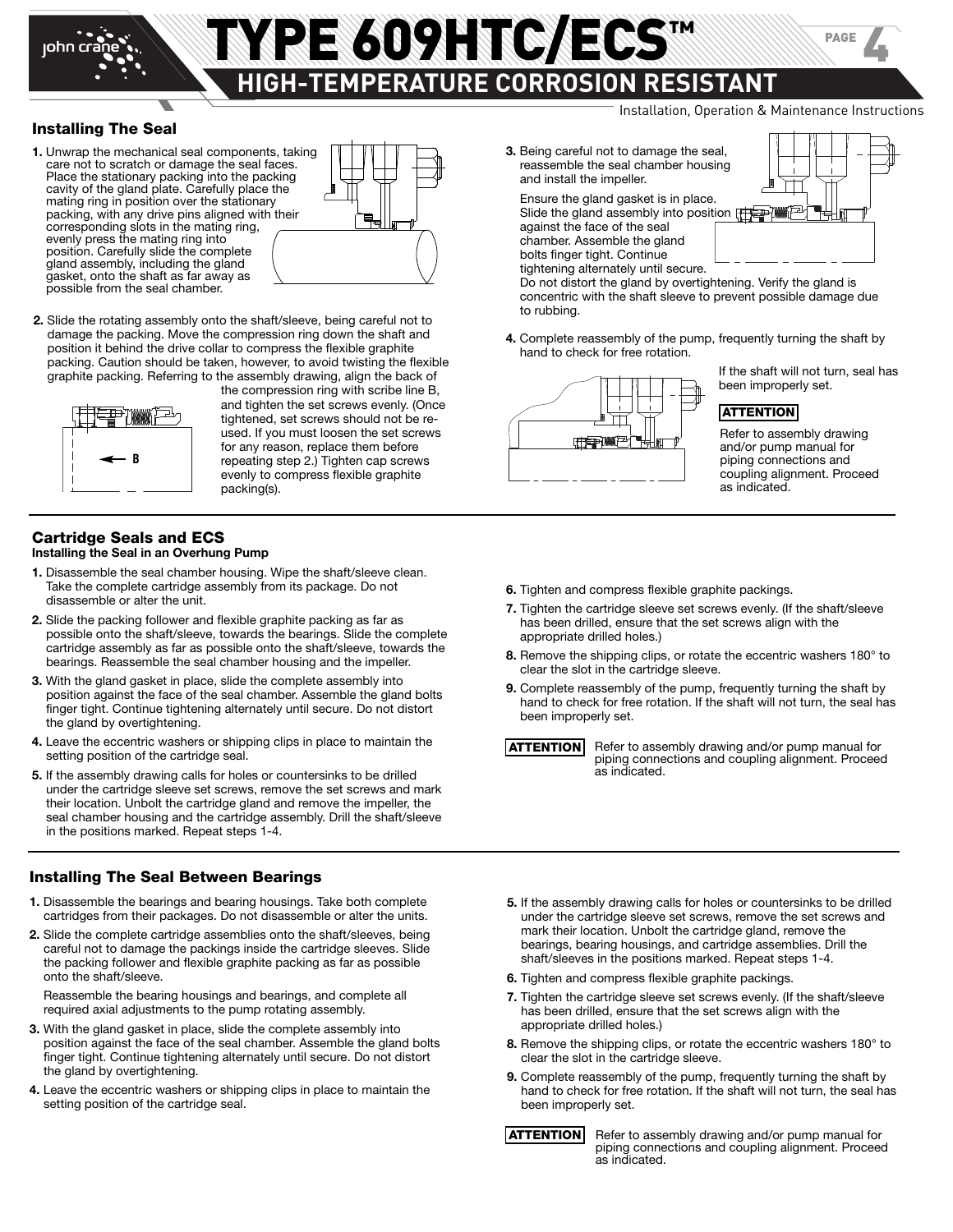

**!**



**HIGH-TEMPERATURE CORROSION INESISTANT**<br>Installation, Operation & Maintenance Instructions

PAGE

5

# **Decommissioning The Equipment**

**1.** Ensure that the equipment is electrically isolated.

 **If the equipment has been used on toxic or hazardous fluids, ensure that the equipment is correctly decontaminated and made safe prior to commencing work. Remember, fluid is often trapped during draining and may exist outside the seal. The pump instruction manual should be consulted to check for any special precautions.**

**2.** Ensure that the equipment is isolated by the appropriate valves. Check that the fluid is drained and pressure is fully released.

#### **Maintenance**

No maintenance of a seal is possible while installed. Therefore, it is recommended that a spare seal unit and mating ring be held in stock to allow immediate replacement of a removed seal.

It is recommended that used seals be returned to a John Crane service location. Rebuilding to as-new specifications must be carried out by qualified personnel.



**It is the responsibility of the equipment user to ensure that any parts being sent to a third party have appropriate safe handling instructions externally attached to the package. !**

### **Quality Assurance**

This seal has been assembled in accordance with John Crane quality assurance standards and with proper maintenance and use will give safe and reliable operation to the maximum recommended performance as shown in any relevant approved John Crane publication.

### **Ordering Information**

- **1.** Cartridge seal size = solid shaft or sleeve OD.
- **2.** Select single 609HTC arrangement.
- **3.** Determine whether seal chamber is standard or API 610.
- **4.** For other material combinations or size considerations, consult the local John Crane representative.

| <b>Materials of Construction - Standard</b> |                                                                                                   |  |  |  |  |
|---------------------------------------------|---------------------------------------------------------------------------------------------------|--|--|--|--|
| <b>Bellows Assembly:</b>                    | Alloy 718                                                                                         |  |  |  |  |
| Adaptive Hardware:                          | 300 Series Stainless Steel                                                                        |  |  |  |  |
| Faces:                                      | Graphite-loaded Silicon Carbide (Sealide-C™)<br>Silicon Carbide<br>Nickel Bonded Tungsten Carbide |  |  |  |  |
| <b>Static Seals:</b>                        | <b>Flexible Graphite</b>                                                                          |  |  |  |  |
|                                             |                                                                                                   |  |  |  |  |

Sealide-C is a trademark of John Crane Inc.

# **Operating (non-concurrent) Limits**

| Pressure:    | Vacuum: 20 bar/300 psi                                                    |
|--------------|---------------------------------------------------------------------------|
| Temperature: | -75°C to 425°C/-100°F to 800°F<br>(with flexible graphite static packing) |
| Speed:       | To 25 mps/4,500 sfpm                                                      |

### **ECS Materials of Construction**

| <b>Bellows Assembly:</b> | Inconel <sup>®</sup> 718, Alloy C-276 (UNS N10276)<br>Monel <sup>®</sup> , AM350         |
|--------------------------|------------------------------------------------------------------------------------------|
| Adaptive Hardware:       | 300 Series Stainless Steel                                                               |
| Faces:                   | Carbon Graphite vs. Silicon Carbide                                                      |
| <b>Static Seals:</b>     | Low-Temperature: Fluorocarbon<br>High-Temperature: Perfluoroelastomer, Flexible Graphite |

Inconel and Monel are registered trademarks of Inco Alloys International, Inc.

### **ECS Operating (non-concurrent) Limits**

| Pressure:    | Dynamic:<br>Containment:<br>Cavity: | To 20 barg/300 psig<br>To 31 barg/450 psig<br>To 1 barg/15 psig     |  |
|--------------|-------------------------------------|---------------------------------------------------------------------|--|
| Temperature: |                                     | Low Temperature: To 204°C/400°F<br>High Temperature: To 425°C/800°F |  |
| Speed:       | To 50 mps/10,000 sfpm               |                                                                     |  |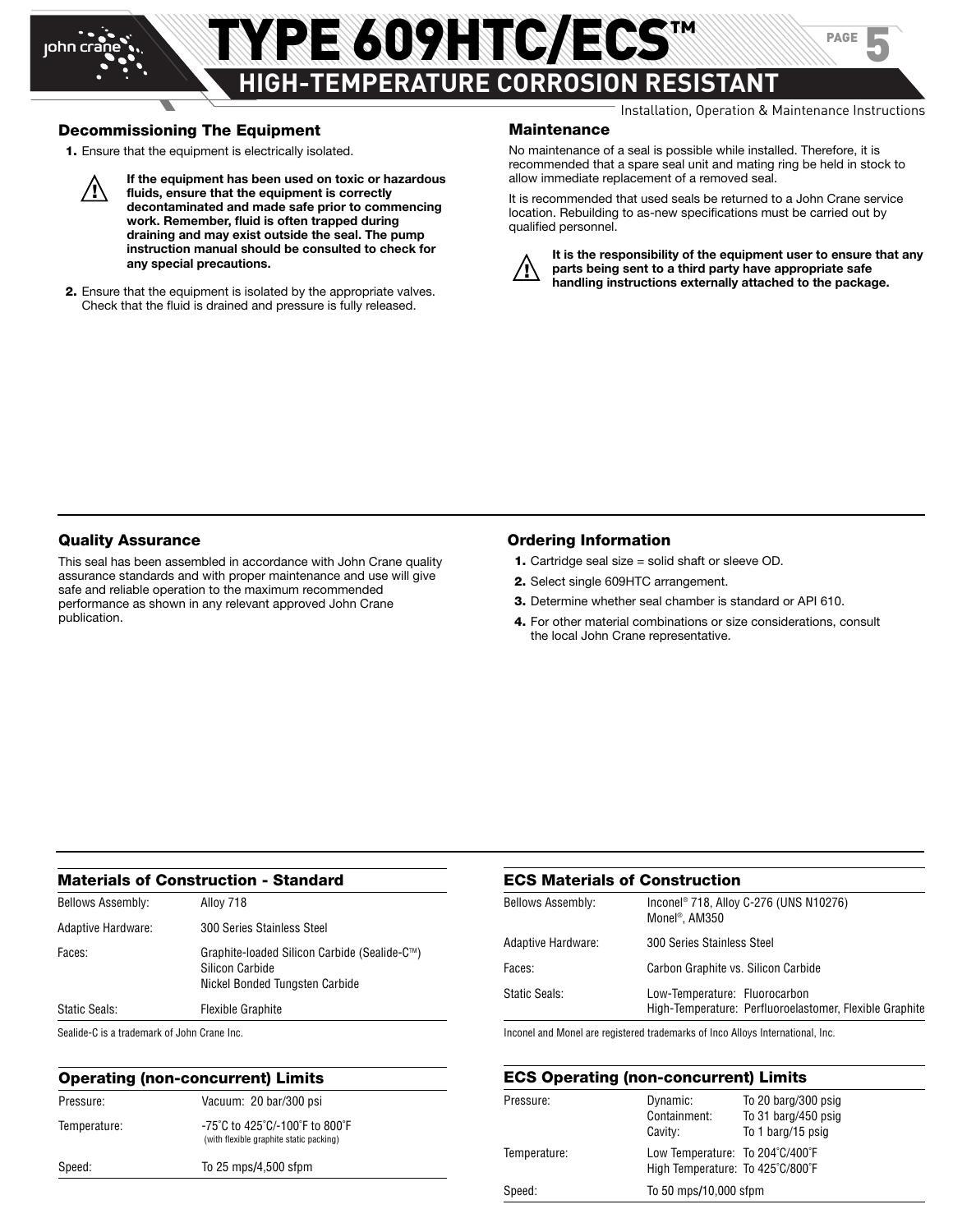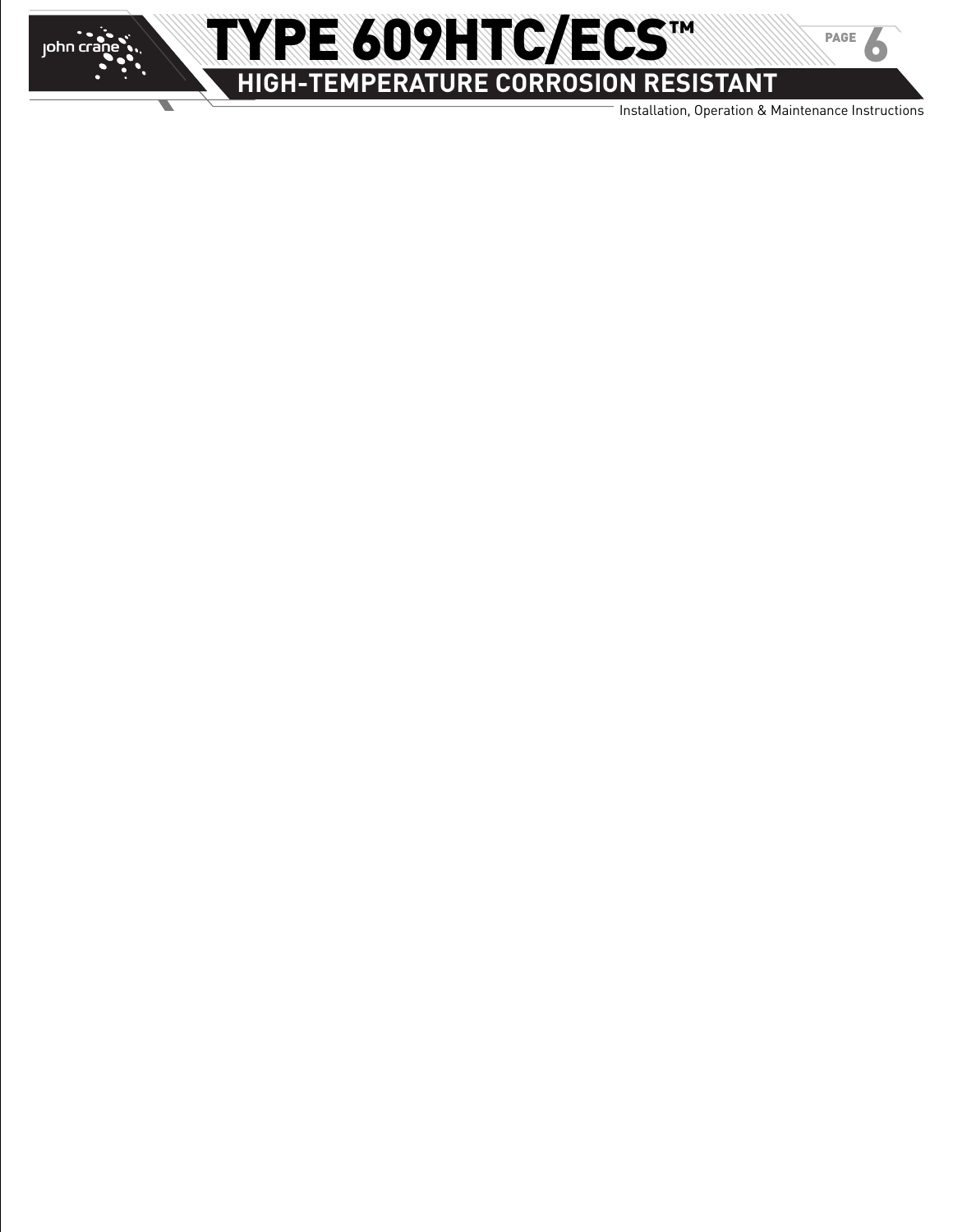



PAGE

7